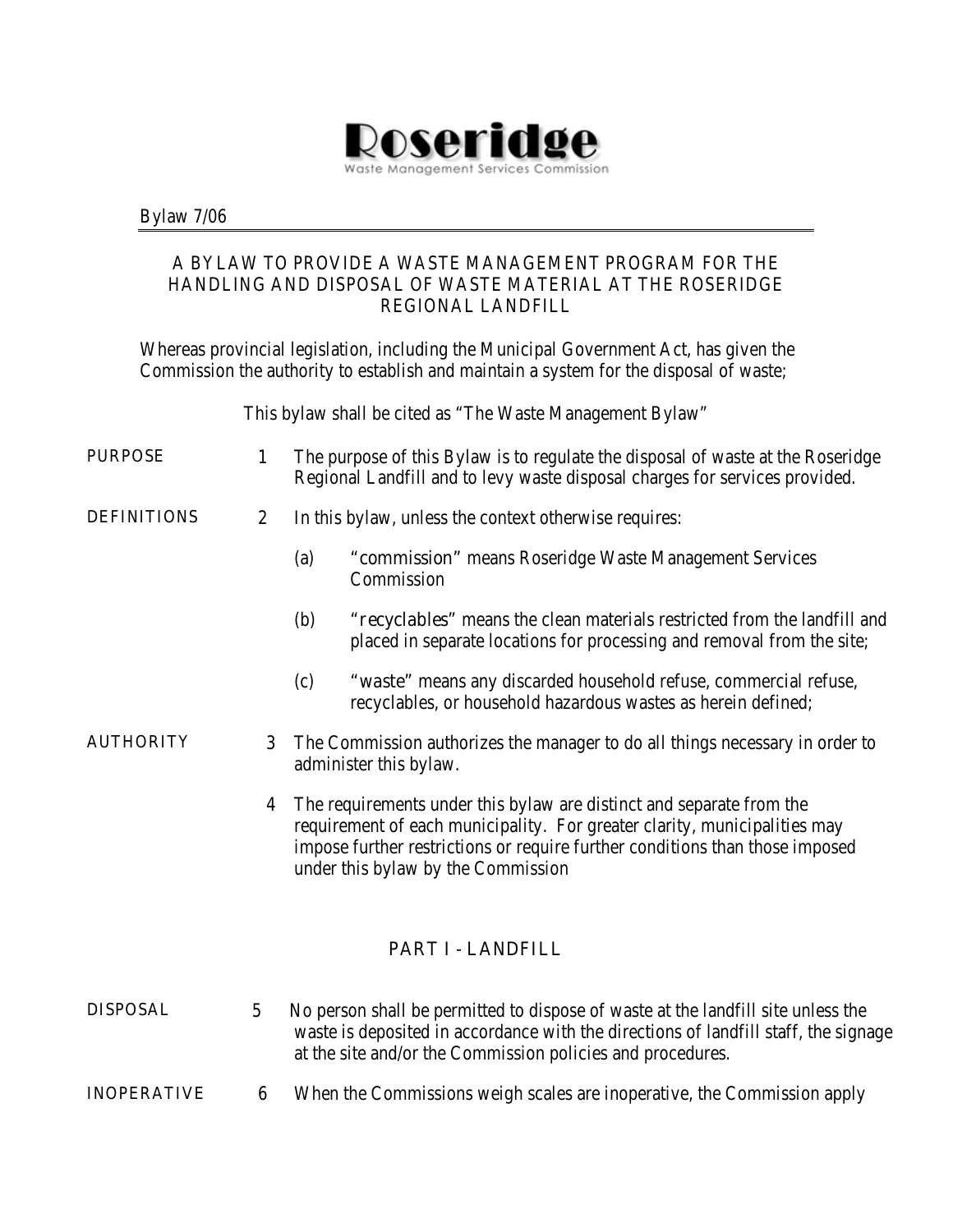| <b>SCALE</b>                                                    |                |                                                                                                                                                                                                                                                                                                                                                                           | disposal charges on an estimated weight or volume basis.                                                                                                |  |
|-----------------------------------------------------------------|----------------|---------------------------------------------------------------------------------------------------------------------------------------------------------------------------------------------------------------------------------------------------------------------------------------------------------------------------------------------------------------------------|---------------------------------------------------------------------------------------------------------------------------------------------------------|--|
| <b>SUITABLE</b><br><b>WASTE</b>                                 | $\overline{7}$ | The landfill will accept waste listed by the Provincial Government as suitable<br>for disposal in a Class II municipal landfill but will not accept:                                                                                                                                                                                                                      |                                                                                                                                                         |  |
|                                                                 |                | (a)                                                                                                                                                                                                                                                                                                                                                                       | asbestos or asbestos-containing materials in any quantity exceeding<br>the small amounts discarded during the normal course of household<br>activity;   |  |
|                                                                 |                | (b)                                                                                                                                                                                                                                                                                                                                                                       | radioactive material;                                                                                                                                   |  |
|                                                                 |                | (c)                                                                                                                                                                                                                                                                                                                                                                       | liquid waste; or                                                                                                                                        |  |
|                                                                 |                | (d)                                                                                                                                                                                                                                                                                                                                                                       | any other material determined by the Manager as unsuitable for<br>landfill disposal.                                                                    |  |
| <b>MANIFEST</b><br><b>REQUIRED</b>                              | 8              | Where an Alberta Transport of Dangerous Goods manifest is required for<br>transport of a particular load of waste, Landfill staff shall ensure that upon<br>arrival at the landfill a properly completed copy of the manifest is made<br>available for inspection.                                                                                                        |                                                                                                                                                         |  |
| <b>CONFIRMATION</b><br><b>OF MATERIAL</b><br><b>SUITABILITY</b> | 9              | The Commission requires the generator of any refuse requiring special handling<br>or may represent a hazard to health, safety, or the environment shall, prior to<br>delivery of the material to the landfill, obtain written confirmation from the<br>Manager that the type of waste as described by the generator is acceptable for<br>disposal at a Class II landfill. |                                                                                                                                                         |  |
| <b>RIGHT TO</b><br><b>REJECT LOADS</b>                          | 10             | facility operation.                                                                                                                                                                                                                                                                                                                                                       | Commission staff reserve the right to reject loads based on material type,<br>volume, source, prevailing weather or any other factor affecting disposal |  |
| <b>REJECTION OF</b><br><b>UNKNOWN</b><br><b>LOADS</b>           | 11             | No load of waste will be accepted at the landfill where the nature of the<br>material is unknown or the proper disposal or handling method is in doubt.                                                                                                                                                                                                                   |                                                                                                                                                         |  |
| <b>COMPLIANCE</b><br><b>WITH FACILITY</b><br><b>RULES</b>       | 12             | No person while at the landfill shall disobey any staff instructions, posted speed<br>limits, material restrictions, hours of operation, safety requirements, or litter<br>prevention requirements.                                                                                                                                                                       |                                                                                                                                                         |  |
| <b>NO SCAVENGING</b>                                            | 13             | No person shall enter the landfill, for the purpose of scavenging, picking over,<br>scattering, searching or burning any material.                                                                                                                                                                                                                                        |                                                                                                                                                         |  |
| <b>RIGHT TO</b><br><b>REFUSE ENTRY</b>                          | 14             | the landfill.                                                                                                                                                                                                                                                                                                                                                             | The Manager may deny any person violating the terms of this Bylaw entry to                                                                              |  |
| <b>RECYCLING</b>                                                | 15             | Users of the landfill are encouraged to remove all recyclables covered by the<br>Landfills recycling program from their waste stream and place them in the<br>proper areas as designated on site                                                                                                                                                                          |                                                                                                                                                         |  |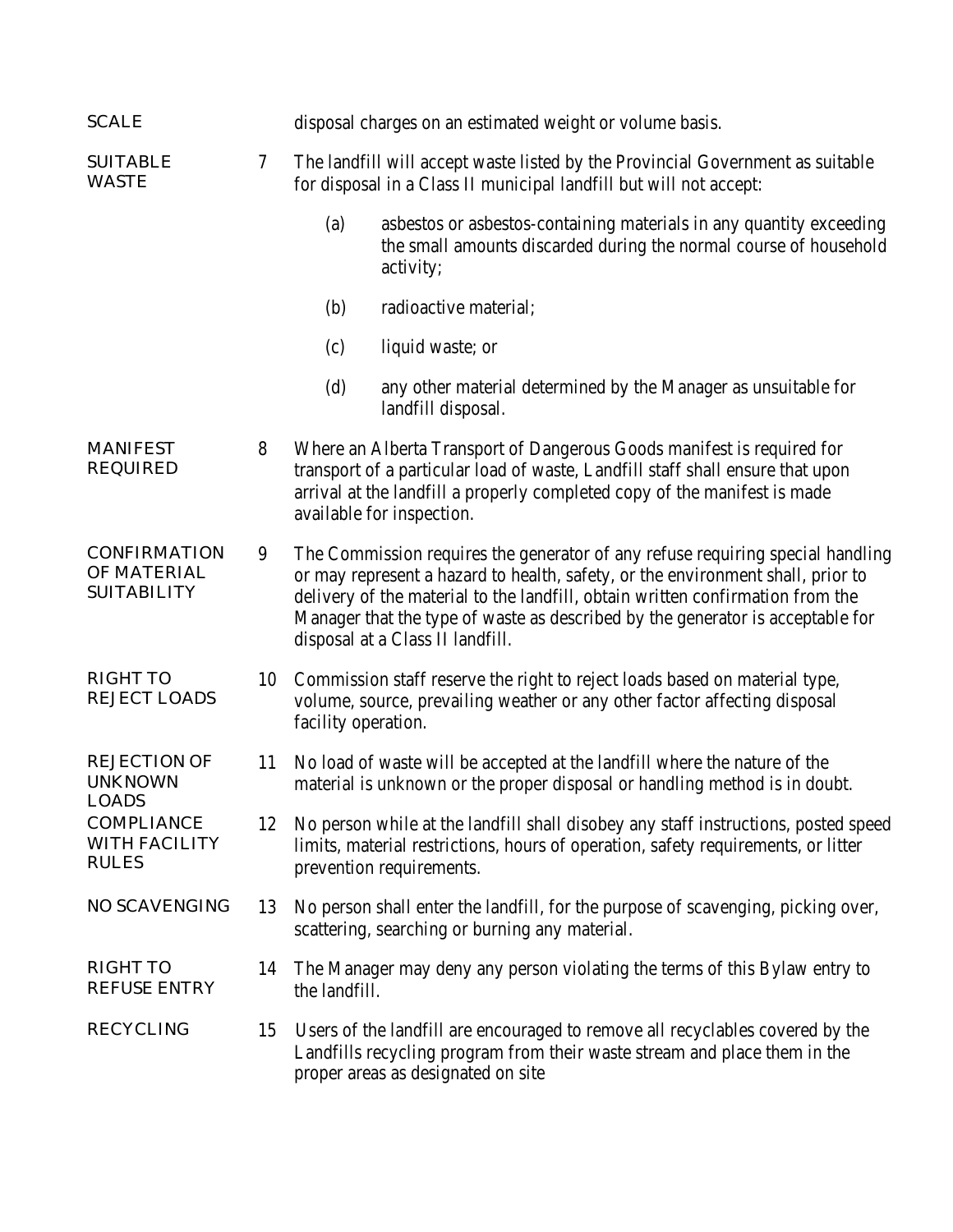## PART II - LOAD SCREENING

| <b>RIGHT TO</b><br><b>INSPECT REFUSE</b><br><b>LOADS</b>   | 16 | The Commission reserves the right to inspect any load arriving at the landfill<br>for unacceptable materials.                                                                                                                                                                                                                           |  |
|------------------------------------------------------------|----|-----------------------------------------------------------------------------------------------------------------------------------------------------------------------------------------------------------------------------------------------------------------------------------------------------------------------------------------|--|
| <b>METHODS AND</b><br><b>REQUIREMENTS</b><br>OF INSPECTION | 17 | (a) Inspection of a load may include visual and/or manual inspection.                                                                                                                                                                                                                                                                   |  |
|                                                            |    | (b) When a load is selected for inspection the vehicle operator shall either<br>comply with the directions of the Commission staff or shall immediately<br>remove the load from the facility.                                                                                                                                           |  |
| <b>FAILED REFUSE</b><br><b>INSPECTION</b>                  | 18 | (a) Where the Commission determines through inspection that a load of<br>material is unsuitable for acceptance at the landfill, the customer will be<br>informed and allowed, where appropriate, to have the load transported from<br>landfill to a facility licensed by the Province of Alberta for disposal of that<br>type of waste. |  |
|                                                            |    | (b) Where the customer does not comply with the requirement to remove the                                                                                                                                                                                                                                                               |  |

(b) Where the customer does not comply with the requirement to remove the load the Commission reserves the right to arrange for immediate transport and proper disposal of the load and to assess a penalty as per fees and charges schedule.

# PART III - GENERAL WASTE HANDLING REQUIREMENTS

| <b>PERMIT</b>                            | 19 | No person or business will dispose of solid waste at the Landfill without first<br>obtaining a valid landfill permit.                                       |
|------------------------------------------|----|-------------------------------------------------------------------------------------------------------------------------------------------------------------|
| <b>NO LITTERING</b><br><b>OR DUMPING</b> | 20 | No person shall be permitted to:                                                                                                                            |
|                                          |    | (a) deposit and/or dispose of waste at locations within the landfill site, which<br>have not been marked off and designated for a particular type of waste. |
|                                          |    | (b) deposit or dispose of waste which is prohibited at the facility                                                                                         |
| <b>OFFENCES</b>                          | 21 | The Commission operates on the assumption that the person/business to which<br>the permit is issued is liable for all fines and charges imposed             |
|                                          | 22 | A person who contravenes this bylaw is guilty of an offence and is liable to the<br>fine as set out in the Commissions annual fees and charges schedule     |
| <b>SUSPENSION OF</b>                     | 23 | The Commission reserves the right to suspend acceptance of waste loads from                                                                                 |